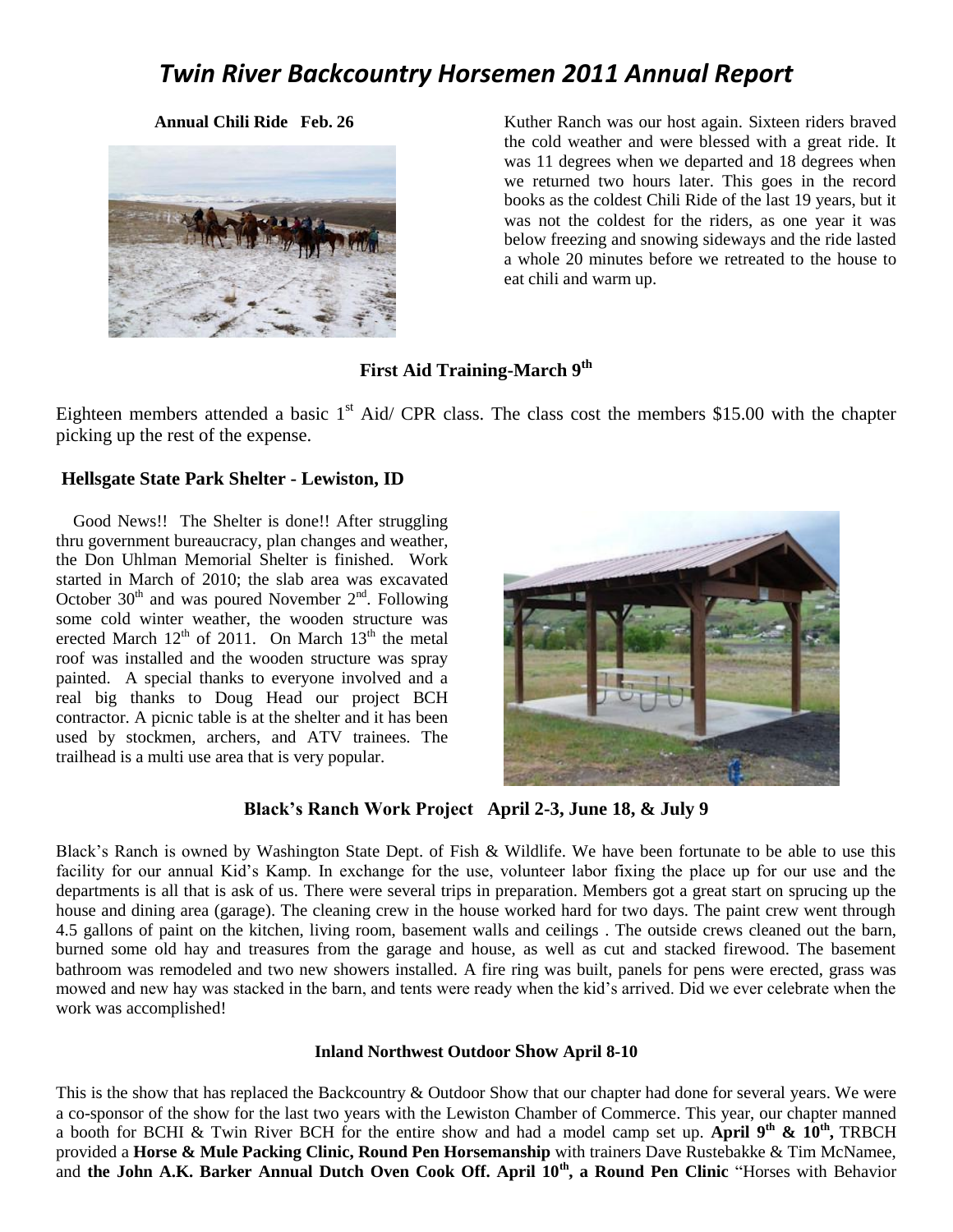Issues" was presented by Dave Rustebakke DVM. The round pen training always bring a large crowd. The packing clinic was a hands on with some repeat participates from last year as well as new students. The Dutch Oven Competition is popular as well as entertaining, as our members created activities to entertain while the meals were cooking.

## **Poker Ride Trail Clearing May 7th**

Location is on Washington Dept. of Fish & Wildlife and Umatilla National Forest Property. The trail starts on Lick Fork, a tributary of Asotin Creek. We have done extensive work in this great area for ride. There are about five different day rides you can do from this trailhead. A \$30.00 Discover Pass is required on all Washington State land effective July 2011. We clear this trail every year whether we have the poker ride or not. We had a good crew and were able to cut out the entire loop trail system with very little difficulty this year. As it turned out, we cancelled the poker ride due to the EHV-1 virus outbreak just before the ride

#### **Washington Dept. of Fish & Wildlife Grant June 11-13**

We completed our \$3500.00 grant from Washington Dept of Fish & Wildlife on Asotin Creek drainage. There is now a non-motorized access gate at Sourdough Canyon, a fire ring, hitchrail, non-motorized access gate and one set of highline poles at Sheep Gulch Trailhead, and a hitchrail & fire ring at Asotin Creek Trailhead. We also built 1000' of new fence to restrict access by motorized vehicles and removed a mile of old fence that was in disrepair and a hazard to stock and wildlife.

#### **Kid's Kamp 2011 July 13-17**

Moving Kid's Kamp to Black's Ranch on Washington State Dept. of Fish & Wildlife Property created a lot of extra work getting everything ready and the many improvements to the facilities, but it all paid off in the end, as everything fell into place. The youths loved the new showers. The cooks were happy with the new kitchen. Twenty nine youths ended up attending this year, a new record, as Pat keeps increasing the amount allowed, as it has become a pretty popular activity.

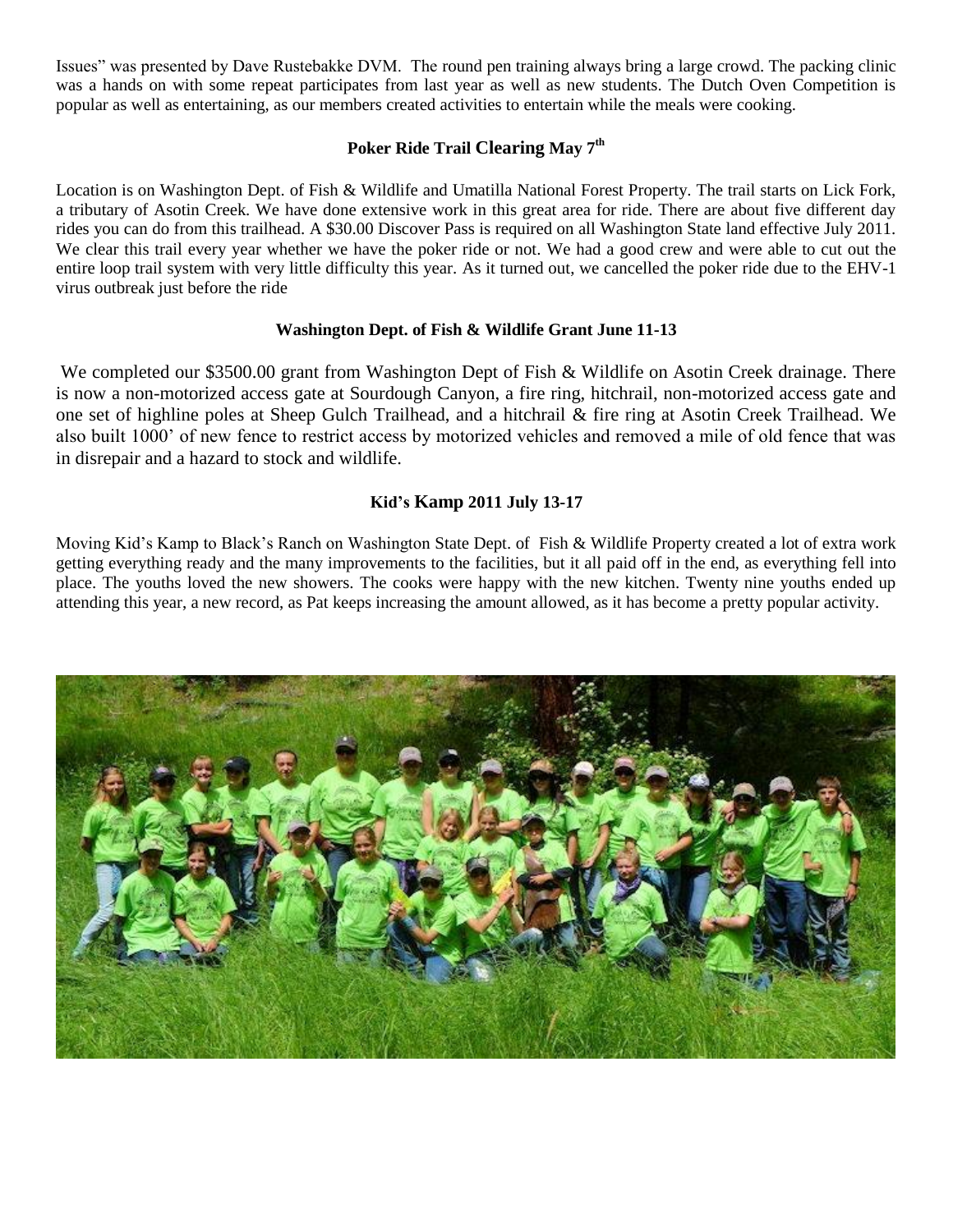We purchased 20 panels for holding pens and Lucky Acres Fencing loaned us thirty more. Lisa Swanson had some great games dreamed up to keep the kids busy. Dutch Oven cooking, LNT principles, setting up a Lifeflight Landing Zone, brushing trails, and a GPS Scavenger Hunt were some of the education topics provided. Half day rides are the relaxing part for members that ride along or stay in camp, as the kids are occupied with their stock. Weather did not treat us to well this year, as two days the games on horseback had to be cancelled due to lightning.

### **Elk Summit Packing Project July 22 – 23**

We got it done!! The snow left just in time. Two weeks earlier you could not even drive a pickup to the trailhead. Jim White, trail boss, did a great job keeping everyone posted on the status of the project. Big thanks goes to Doug Olive, FS representative who helped pack a good share of the 92 four foot bridge planks and also for saving the day by picking up Jim's lost camera. We all packed in loads on Friday and Jim, Doug, and Rod packed in the final loads on Saturday. The work was on the trail to Big Sands Lake. A volunteer crew was tearing out the old puncheon bridges as we were packing in the replacement planks. Rod Parks joined a family from Wisconsin after the work was over and rode to Diablo Lookout. Due to the heavy snow, the trail had not been cleared and there were over 80 trees across the trail, then snow drifts to ride across below the lookout, but what a view when we got there!!



#### **Dough Creek Adopt–A-Cabin Aug 6-7**

It was a nice ride down to the cabin from Madden Corrals. The cabin is located on Idaho Fish & Game Property in the Craig Mountains South of Lewiston We only had to get off and cut out two new trees across the trail. We had plans to get the work done quickly before it got hot. Well, it did not quite work out that way. We did accomplish more than was planned, as Jim White and John Partridge rode into Chimney Creek drainage and cut the trail out as an added bonus. There is now some beautiful Formica on the cooking counter and the dining table, and a fresh coat of stain on the deck and cabin floor. Fire breaks were cut around all the hitchrails and buildings. Work was done on both water troughs and water was flowing good as we left. This is a great cabin to ride to and spend a night or two. It is only about a two hour ride to get there and it is the nicest cabin on the mountain. Just because our chapter and some friends built the cabin has nothing to do with this opinion!

**Gospel Hump Campground & Noxious Weed Inventory August 8-14**

*"Hardened Campsite"*

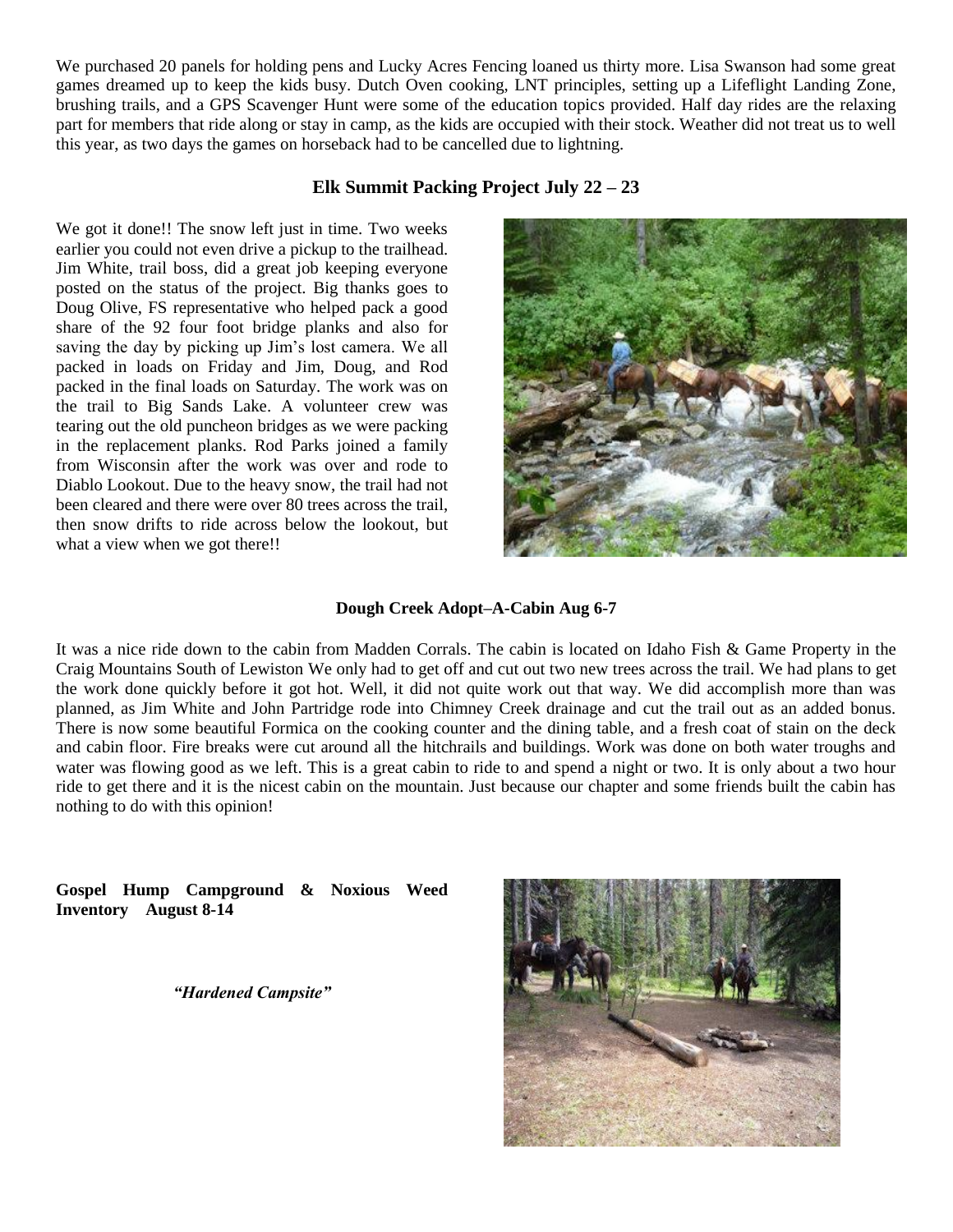This project was in the Gospel Hump Wilderness, and consisted of riding to campsites from GPS co-ordinates and doing condition surveys to compare the current condition with the results of previous surveys. We were able to inventory 16 different campsites from two campsites that we packed into. We received training on filling out the forms beforehand. This was nothing but a great fun time and an easy reason to go on a pack trip.

The condition of the campsites ranged from heavily used and kind of beat up to virtually rehabilitated. We also packed out litter, removed fire rings and keep our eyes out for noxious weeds. Being at higher elevations, the part of the wilderness that we were in was almost free of noxious weeds. We have high hopes of going back and continuing next year.

#### **Buckingham Lake Project August 25-30**

This project was on the Pot Mountain Trail #144 in the Clearwater NF. To get all the supplies, stock feed and camp for the six of us, we ended up hauling 13 loads. There was no feed at the lake, so five of the loads were hay bales. We removed the broken bridge in no time, and had the culvert set in place in about an hour. Three members went to work locating rock and hauling on stock to use cribbing up end walls over the culvert. The rest of us placed the rock and hauled dirt in five gallon buckets for fill over the culvert. Monday we went for a fantastic ride to Pot Mountain and saw some beautiful sights. Tuesday was packing up, and heading home. We packed the tools and supplies to a FS Trail Crew Camp on the way back, as the crew was coming in to work, as we were leaving.



## **November Pizza Meeting Nov. 8th**

Every November at our chapter meeting, we ask that members who were unfortunate to have had separation from their stock, this would be getting bucked off, losing the lead on an animal, totally losing an animal, etc. purchase a pizza for the rest of us to enjoy during the meeting. This is a way to remove the embarrassment of getting bucked off, as everyone immediately yells "PIZZA" and the laughter starts and it take the attention off the pour rider who is spitting dust and cussing their stock for doing that in from of everyone. Some confessions are on our chapter website in the photo gallery. <http://twinriversbch.com/photo-gallery.htm>

#### **Gate Closing Chili Ride Nov. 26**

Lick Creek, Fordyce Trailhead This is our annual ride on our poker ride route before the gate is closed on the Asotin Creek Road. What a beautiful fall day for a ride. Before we even got to the trailhead, we had to slow down as we maneuvered through a herd of about 15 bighorn sheep on the road. Two real nice full curl rams on the hillside also. There were 13 of us riding with 15 head of stock. We rode up Sheep Gulch and made the loop back down Cabin Gulch. There was just enough snow on the upper part of the ride to stick to the animals shoes and make the trail a little slick in places, but no mishaps. Luckily we had a chainsaw along, as there were two new trees down that we removed on the Fordyce Trail. There was still some firewood left from our fence removal project, so we had a nice fire to sit around as we enjoyed the great chili prepared by Chef Mark Bogar. There were lots of other goodies to go along with the chili also. We picked up litter around the trailhead, removed a couple fire rings and a meat pole that had been left by hunters.